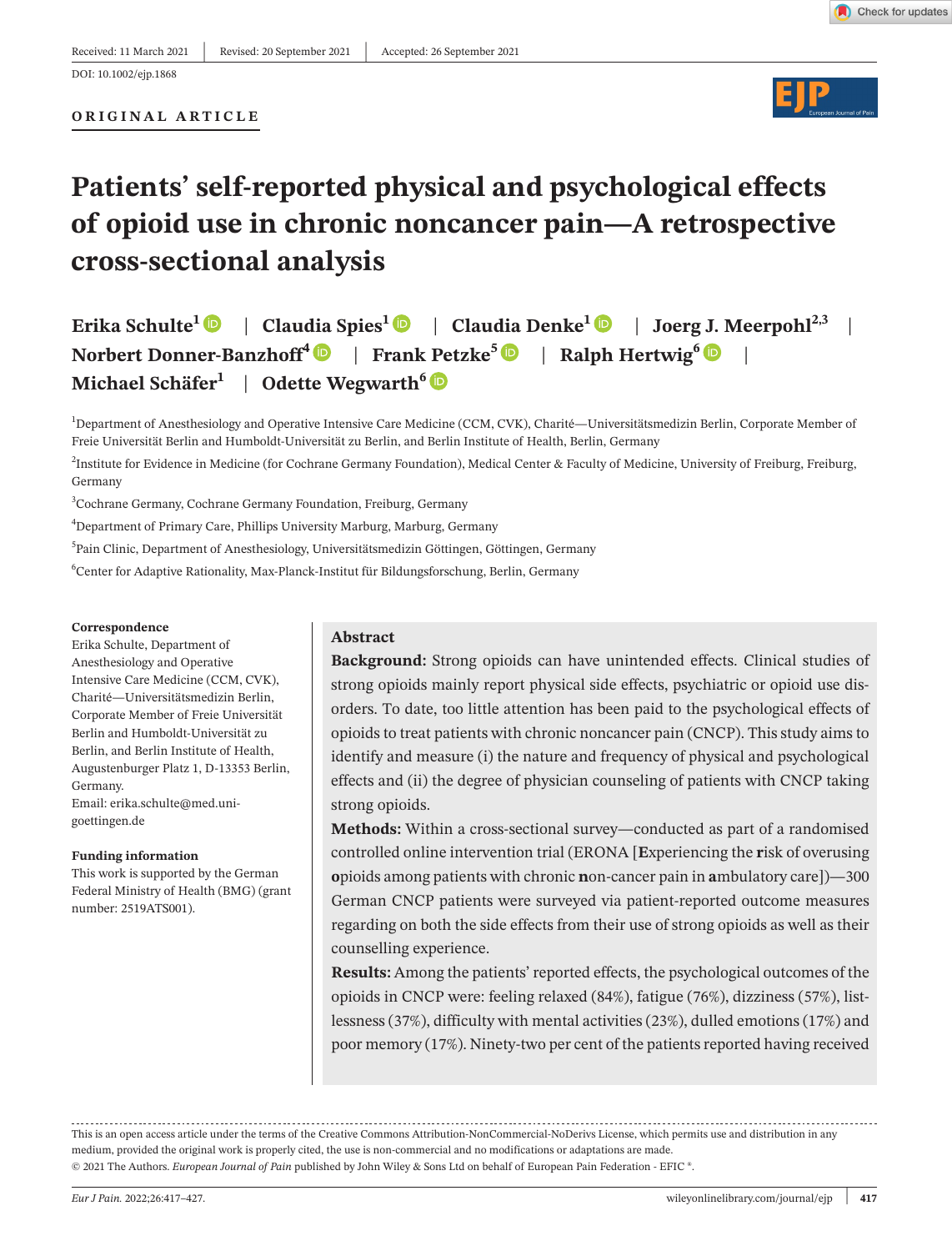information about opioid effects, and 46% had discussed cessation of the opioid medication with their physicians before commencing the prescription.

**Conclusions:** In addition to the well-known physical side effects, patients with CNCP taking strong opioids experience significant psychological effects. In view of these effects, discontinuation of opioid therapy should be discussed early to ensure their benefits do not outweigh their harm.

**Significance:** In this study, patients with non-cancer pain notice that opioids they have taken do not only cause physical side effects but also may have an impact on their psyche and their emotions and, thus, may also affect quality of life substantially.

**Clinical trial number:** DRKS00020358.

# **1** | **INTRODUCTION**

The use of opioids for non-cancer pain has a long history; but since its use was described in case reports before the 1990s (Portenoy & Foley, 1986), it has nowadays become common to prescribe opioids for chronic non-cancer pain (CNCP; Häuser et al., 2020). Although there is some lowquality evidence of long-term effectiveness of opioids for subgroups within this patient population (Nury et al., 2021; Petzke et al., 2020; Sommer et al., 2020; Welsch et al., 2020), knowledge about the long-term effects of opioids in CNCP is limited.

Understanding of side effects associated with opioid use in CNCP is largely based on industry-sponsored clinical trials. These focus on efficacy and safety; consideration of any adverse events relied on ad hoc reports from the patients and/or open questions made by the investigator (Els et al., 2017; Moore & McQuay, 2005). These randomized controlled trials (RCTs), therefore, risk underestimating the frequency of adverse events given they were not assessed systematically. In particular, side effects associated with the central nervous system, psychiatric diseases or less noticeable psychological changes may easily be overlooked in the absence of an adequate systematic survey (Furlan et al., 2006). In addition, patients with diagnosed mental disorders are also usually excluded from such studies even though depression, anxiety, post-traumatic stress disorders (PTSDs) or opioid misuse are prevalent in patients with chronic pain (Gatchel, 2004). Moreover, the observation period of these studies is frequently too short to draw conclusions about any potential effects of long-term use (Bialas et al., 2020). Many recent opioid studies have used an Enriched Enrollment Randomized Withdrawal (EERW) design which, due to pre-selection of responsive patients, may lead to an overestimation of opioid efficacy and an underestimation of harmful effects (Furlan et al., 2011). The main problem, however, is that

all of these studies only report specifically surveyed or spontaneously reported side effects rather than all the effects that may occur. Recent research has shown that up to 25% of the patients with CNCP are at risk of developing behaviours indicative of opioid misuse or even abuse (Vowles et al., 2015). Clinical study reports may not capture such behavourial information leading to an alarming gap in the knowledge of psychological and/or psychiatric opioid effects.

Research studies on opioid use disorders have documented that opioids can be (mis)used by patients in psychiatric facilities for self-treating unpleasant feelings such as restlessness, fear, sadness or emotional emptiness (Garland et al., 2015). It is probable that this phenomenon also occurs in patients with CNCP (Bilal et al., 2019). A more complete knowledge of the psychological effects of strong opioids among prescribing physicians could raise awareness of the harmful effects of opioids. This could positively affect their prescribing behaviour and encourage them to initiate shared decision-making with their patients to balance the benefit versus harm of opioids.

As a first step towards a more complete understanding of the potential range of opioid (side) effects, the present study aimed to systematically collect self-reported information from patients with CNCP about the general, physical and psychological effects they experienced during their therapy with strong opioids as well as their experience of their physician's counseling regarding the benefits and harms of strong opioid use.

# **2** | **METHODS**

The ERONA (**E**xperiencing the **r**isk of overusing **o**pioids among patients with chronic **n**on-cancer pain in **a**mbulatory care) project—consisting of four prospective exploratory, RCTs with four independent study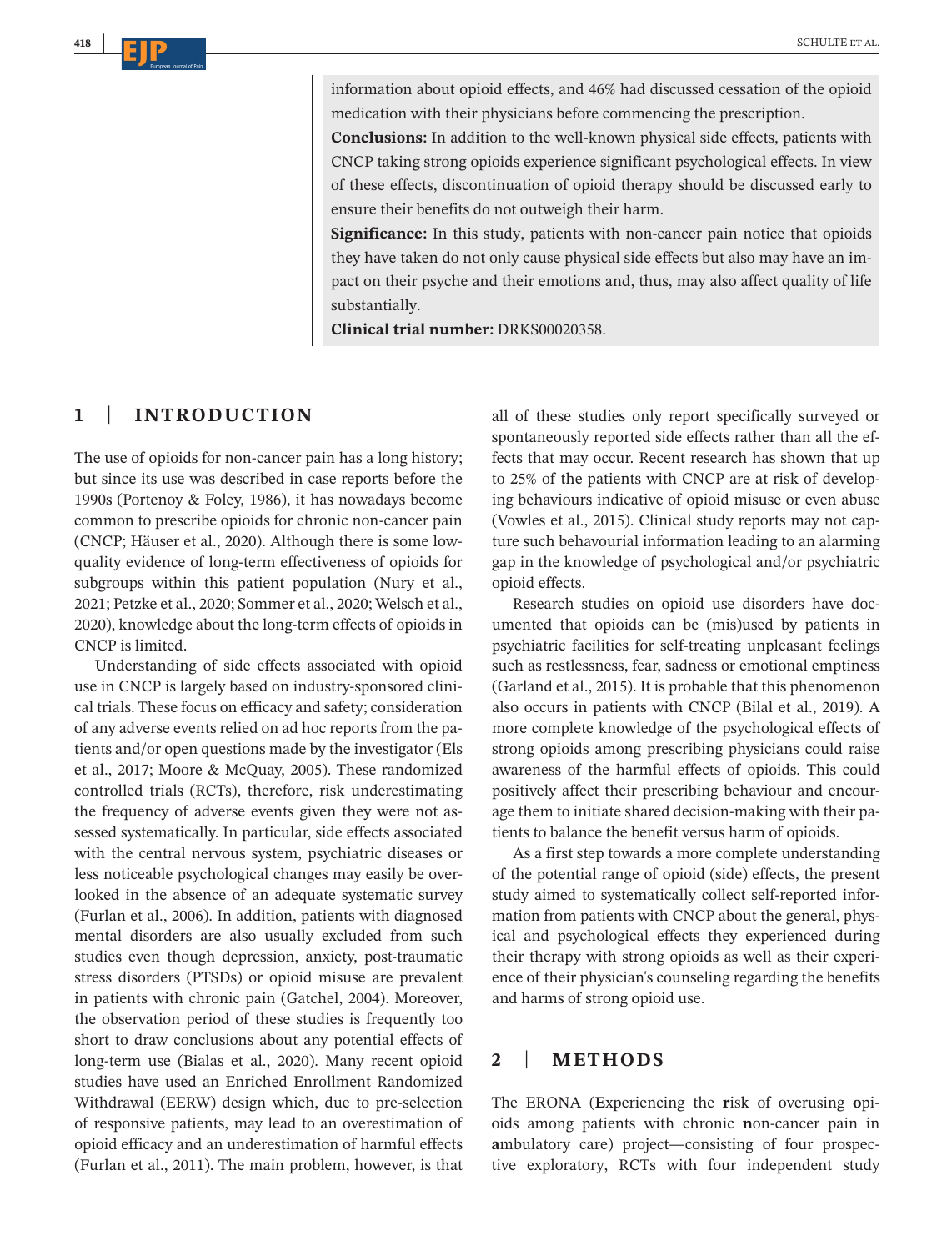populations—aimed to investigate experiential versus text-based educational formats (DRKS00020358). The full study protocol is published (Wegwarth et al., 2020). The data reported here are based on survey questions that were included in the RCT of patients with CNCP prior to their randomization to one of two educational interventions assessing the benefit-to-harm-ratio of strong opioids. The ethics vote was obtained from the Institutional Ethics Board of the Max Planck Institute for Human Development, Berlin (Germany) (Ethic Approval ID: pilot test A 2019-32; RCT A 2020-05).

# **2.1** | **Study population and inclusion criteria**

A total of 300 patients were recruited by an independent market research institution (IPSOS Health) from April 2020 to August 2020. They were contacted directly through their treating physicians, chronic pain support groups or pain prevention programmes. Patients were reimbursed for participation by IPSOS Health. Only patients that met the following criteria were included in the RCT: age over 18 years, pain not caused by cancer, pain lasting for at least 3 months or longer, pain score of 5 or greater on a numeric rating scale (NRS) of 0 ('no pain') to 10 ('worst pain imaginable'), a good understanding of the German language, and currently prescribed strong opioids. Strong opioids were defined as WHO level III opioids, which in Germany are subject to the German Narcotic Drugs Act (BtMG) and, therefore, require a prescription through a special BtM (narcotic drugs) prescription. Therefore the patients were asked: 'Are you currently treating your pain with an opioid for which you need a prescription according to theBtMG (e.g. morphine, Sevredol®, buprenorphine, Norspan®, Transtec®, Temgesic®, fentanyl, Durogesic®, oxycodone, Oxygesic®, Targin®, hydromorphone, Palladon®, Jurnista®, tapentadol, Palexia®)'? *[yes/no]*. Informed consent was obtained prior to the study.

#### **2.2** | **Survey questionnaire**

The survey was introduced with a brief summary text, which, in addition to sharing the legal aspects, data protection and technical assistance available for the study, presented the prospective participant with an unbiased perception of the benefits and harms of opioid use.

The following patients' baseline epidemiological and clinical characteristics were recorded in the online-survey: age, gender, education, place of residence (north, south, east, west of Germany), duration of pain, number of pain locations, previous pain-related surgeries [none or once/ twice or three times/more than three times], the analgesic drug therapy taken prior to starting with the strong opioid, and the non-drug based therapy that was accompanying the strong opioid therapy. The localization of pain was asked by the question 'Where exactly is the main chronic pain for which you are taking opioids located? Multiple responses are possible'.

Pain intensity was queried using a 11-point NRS from 0 (no pain) to 10 (worst pain imaginable). Pain related disability was rated according to the interference with daily activities, the ability to take part in recreational, social and family activities and the ability to work. The disability score was calculated according to von Korff (von Korff et al., 1992;  $0 =$  no disability to  $3 =$  maximal disability). Based on this score, incorporating pain intensity and the number of days with disability during the past 3 months, the severity of chronic pain was assessed, ranging between chronic pain grade (CPG) I (low pain intensity, little impairment) and IV (high pain-related impairment, severely limiting; von Korff et al., 1992). The history of the mental comorbidities was captured with the question 'Have you ever been diagnosed with depression, anxiety disorder, or post-traumatic stress disorder'? *[yes/no]*.

Our primary goal was to gain an insight into the physical and psychological effects of strong opioids as reported from the patients' perspective. As there are no standardized specific registers of potential side effects associated with opioid therapy, we examined textbooks, publications and guidelines for this information in order to compile a comprehensive list of such possible adverse events. Also, statements from patients concerning side effects were added. This list was then shortened by OW, CD and ES not only with regard to its clinical relevance (from our point of view, e.g. headache, sinusitis, xerostomia, infection, myoclonus are quite seldom) but also with regard to the limitations that are given by a survey from the patient's point of view (e.g. immunosuppression or respiratory disorders are difficult to assess for the patient). In addition, some variables that cover quite similar states were excluded, for example 'sedation', as it is quite similar to the item 'fatigue'. This resulted in 22 items that could be divided into three areas: (i) general, (ii) physical and (iii) psychological effects. On the basis of these items, statements were now generated that covered the content of the items as well as possible. In the pilot phase, the patients were asked to make suggestions for improvement here in particular. The items and the wording of the resulting opioid side effect list can be viewed in detail in Table S8. The order of the sentences can be seen in in the original survey list (Appendix S1). After a general introduction into the effects of opioids, patients were presented with each of the 22 effects with the sentence: 'Since taking the opioid…' and they were provided with the following possibilities to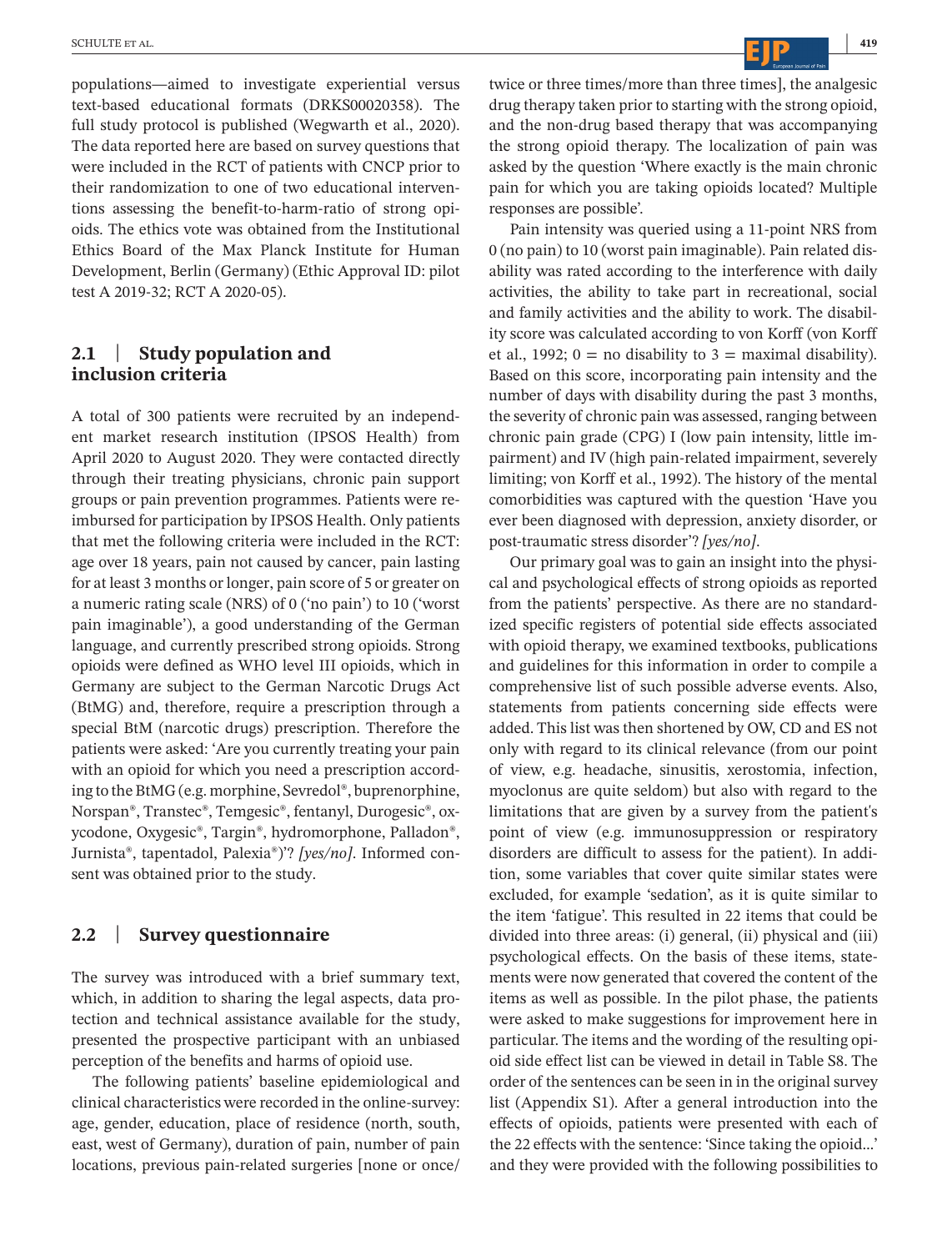answer: (1) 'I have observed this in myself' [Yes/No], (2) 'Friends/close acquaintances who also take opioids have told me about this'. [Yes/No], (3) 'My doctor told me about this or I read about it in information brochures' [Yes/No] and/or (4) 'None of these'. [Yes/No]. Although patients could choose one or more answers, the answer (4) excluded the other possibilities.

In addition, patients were asked about their counselling experiences associated with the opioid prescription with two questions: (1) 'Did the doctor who prescribed the opioid inform you about the opioid's benefits and harms before prescribing it'? [Yes/No] and (2) 'When the doctor prescribed the opioid to treat your pain, did you discuss with them when you should stop taking it'? [Yes/No]. The content of these questions was taken from the German interdisciplinary guideline on long-term administration of opioids in CNCP (LONTS; Häuser et al., 2020), which recommends an open discussion of the benefits and harms of the opioid therapy as well asto define a specific date to stop the opioid therapy already with the initial prescription.

The questionnaire used in this study was piloted with 13 patients presenting with CNCP. Their feedback was essential to the optimization of the survey questions.

#### **2.3** | **Statistical analysis**

The survey did not permit any non-responses to the questionnaire items; thus, all surveys were complete. Categorical data were descriptively analysed by frequency distributions and percentages. For continuous data, mean and standard deviation were used where the values were normally distributed, whereas medians and IQR were used to describe data not normally distributed. The differences between subgroups were assessed using  $X^2$ -tests (for categorical variables) and correlations between opioid effects were described using the Pearson correlation coefficient. Binary logistic regression models were used to investigate whether differences between self-reported effects measures were confounded by covariates such as sociodemographic variables, pain intensity and duration, mental comorbidity or different therapeutic strategies. To adjust for multiple testing, a *p* < 0.005 was considered significant. Data were stored and analysed with IBM SPSS Statistics<sup>©</sup> (version 27).

## **3** | **RESULTS**

## **3.1** | **Patient flow**

The patient recruitment process took place via practitioners or patient groups; therefore, the absolute number of

patients who were initially invited to participate and the possible reasons for their exclusion cannot be validly estimated. Altogether, the practitioners and patient groups reported having access to about 2700 patients with CNCP on opioid therapy. Assuming that between 30% and 40% of these patients were approached, between 810 and 1080 patients may have been invited to participate in our trial. In total, 362 patients started the trial online, 18 were excluded due to ineligibility (e.g. pain <3 months, treatment other than strong opioids) and 44 dropped out of the survey prematurely before randomization to an intervention arm, leaving 300 patients who were randomized to either of the two intervention arms.

# **3.2** | **Characteristics of patients and their pain**

Almost the same number of women and men were represented in the study cohort (Table 1). Most of the study participants were middle aged, and their place of residence was distributed evenly across Germany (Table 1). Their level of schooling and qualifications roughly corresponded to those of the general German population (Table 1; Bundeszentrale für Politische Bildung, 2020). Patients who reported having back pain were the largest group in the sample (33%) and 7.3% of the patients reported a mental comorbidity (already received diagnosis of depression, fear, or PTSD; Table 2). Whereas our study population was characterized by reports of severe pain, it was apparently seldom accompanied by 'typical' characteristics of pain chronification such as mental comorbidity, multiple surgeries or sites of pain in the body.

### **3.3** | **Opioid prescription and education process**

Most patients (57%) reported that a general practitioner or a general internist prescribed the strong opioid; 23%, an orthopaedic surgeon and 10%, a pain specialist (for more details, see Table 3). At the outset of the opioid therapy, 54% of patients reported that their physicians did not discuss a termination time point of the treatment with strong opioids (Table 3).

Ninety-two per cent of patients reported to have received oral or written information about the effects of strong opioids from the prescribing physician (Table 3). For each physical side effect, the percentage of patients who had heard of that effect from their physician exceeded the percentage of those who experienced this effect (Figure 1). For psychological effects, there was a mixed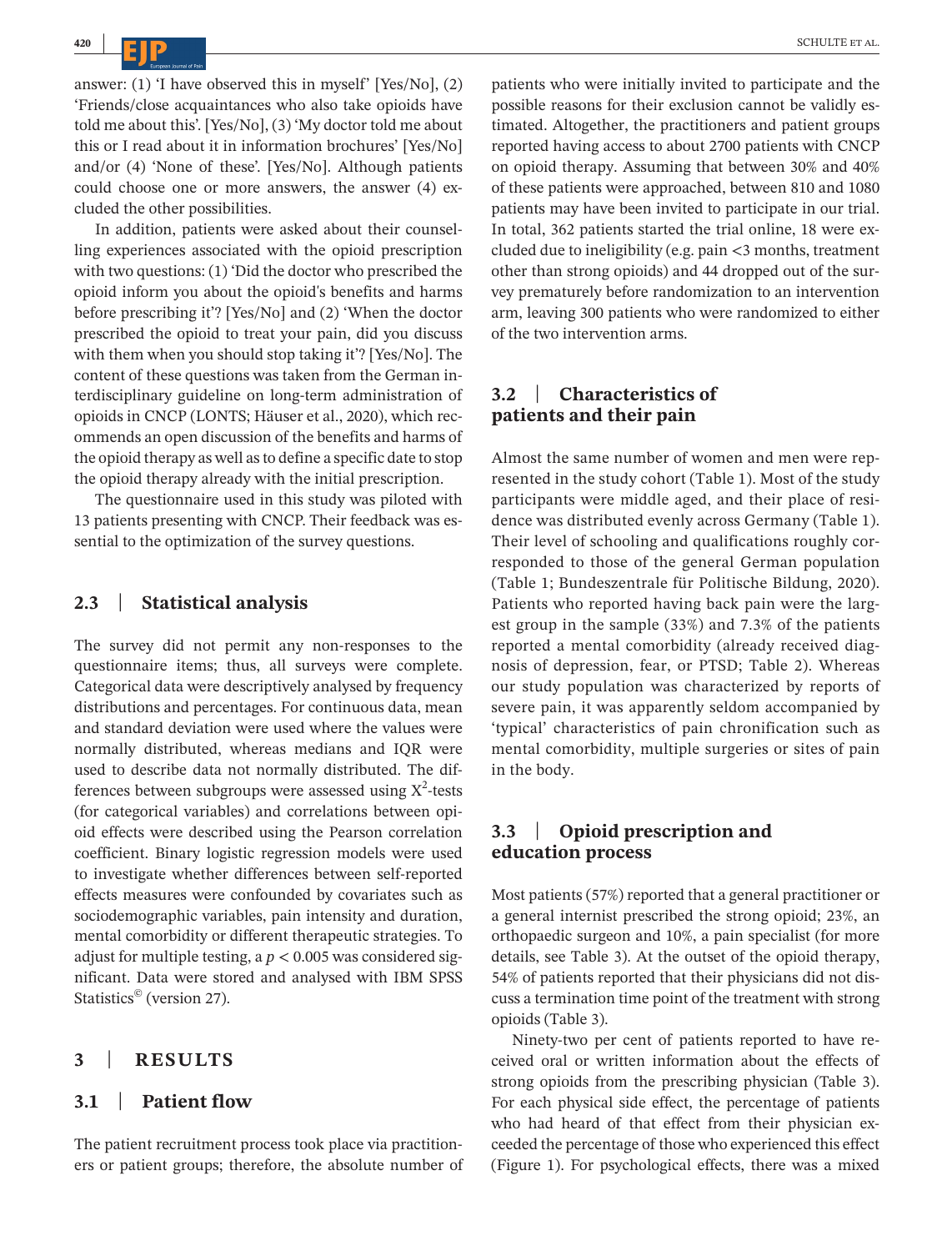#### **TABLE 1** Demographic patient characteristics.

|                               | $N(\%^{a})$ |
|-------------------------------|-------------|
| Gender                        |             |
| Female                        | 146 (48.7)  |
| Age (in years)                |             |
| <20                           | 0(0.0)      |
| $20 - 39$                     | 28(9.3)     |
| $40 - 59$                     | 172(57.3)   |
| $60 - 79$                     | 100(33.3)   |
| > 80                          | 0(0.0)      |
| Region of household           |             |
| North Germany                 | 65(21.7)    |
| South Germany                 | 76(25.3)    |
| East Germany                  | 75(25.0)    |
| West Germany                  | 84 (28.0)   |
| Highest level of schooling    |             |
| Lower secondary education     | 47(15.7)    |
| Middle school                 | 136(45.3)   |
| High school                   | 117(39.0)   |
| Professional qualification    |             |
| None                          | 27(9.0)     |
| Practical vocational training | 189(63.0)   |
| Bachelor/master               | 70(23.3)    |
| Dissertation/habilitation     | 14(4.7)     |

a Percentages are rounded and may not total 100%.

situation: While for some effects, the attending physician informed patients more often about these than it was experienced (e.g. listlessness 49% vs. 37%, dulled emotions 38% vs. 17%), for other psychological effects it was the reverse (e.g. feeling relaxed 57% vs. 84%, fatigue 59% vs. 76%; details, Figure 1). General opioid effects were more often described to patients than being experienced: loss of opioid effectiveness (40% vs. 21%), the desire to increase the dose (51% vs. 19%) and even the potential of opioids causing worse pain (29% vs. 6%). Acquaintances and friends who also took opioids were rarely reported to be a source of opioid knowledge (Figure 1).

# **3.4** | **Alternative pharmacological and nonpharmacological therapies**

Seventy-nine per cent of patients reported that they took alternative analgesics before they started a strong opioid, with the vast majority (78% of all patients) reporting the use of non-steroidal anti-inflammatory drugs. **TABLE 2** Clinical patient characteristics

| Duration of pain [months]                                                                                |                   |
|----------------------------------------------------------------------------------------------------------|-------------------|
| Median [IQR]                                                                                             | 20.5 [10.0; 36.0] |
| Min; max                                                                                                 | 4;180             |
| Pain intensity                                                                                           |                   |
| Median [IQR]                                                                                             | $7.0\;[6.0; 8.0]$ |
| Min; max                                                                                                 | 5; 9              |
| Localization of pain $[n; \mathcal{C}^a]$                                                                |                   |
| Back pain                                                                                                | 100(33.3)         |
| Small joints <sup>b</sup>                                                                                | 52(17.3)          |
| Hip                                                                                                      | 42(14.0)          |
| Head                                                                                                     | 41(13.7)          |
| Lower extremities                                                                                        | 40(13.3)          |
| Shoulder                                                                                                 | 20(6.7)           |
| Belly/intestines                                                                                         | 17(5.7)           |
| <b>Upper extremities</b>                                                                                 | 9(3.0)            |
| Genital organs                                                                                           | 7(2.3)            |
| Chest                                                                                                    | 3(1.0)            |
| Others <sup>c</sup>                                                                                      | 10(3.3)           |
| Numbers of pain localization categories $[n; \%]$                                                        |                   |
| One                                                                                                      | 250(83.3)         |
| Two                                                                                                      | 50 (16.7)         |
| Three or more                                                                                            | 0(0.0)            |
| Mental comorbidity <sup>d</sup> [n; %]                                                                   |                   |
| Yes                                                                                                      | 22(7.3)           |
| N <sub>0</sub>                                                                                           | 278 (92.7)        |
| Von Korff disability score $[n; \%]$                                                                     |                   |
| 0                                                                                                        | 0(0.0)            |
| 1                                                                                                        | 26(8.7)           |
| $\overline{2}$                                                                                           | 108 (36.0)        |
| 3                                                                                                        | 166(55.3)         |
| Von Korff CPG [n; %]                                                                                     |                   |
| I                                                                                                        | 0(0.0)            |
| $_{\rm II}$                                                                                              | 24(8.0)           |
| Ш                                                                                                        | 26(8.7)           |
| IV                                                                                                       | 250 (83.3)        |
| Number of days on which normal activities could not be done<br>because of pain (during the last 90 days) |                   |
| Median [IQR]                                                                                             | 45.0 [20.3; 60.0] |
| Min: max                                                                                                 | 0;90              |
| Previous surgeries for pain $[n; \%]$                                                                    |                   |
| No or once                                                                                               | 219 (73.0)        |
| Twice or three times                                                                                     | 71(23.7)          |
| Three times                                                                                              | 10(3.3)           |

Abbreviation: CPG, chronic pain grade.

a More than 100%, as multiple answers were possible.

<sup>b</sup>Joints other than hip and shoulder.

<sup>c</sup>Other places of pain; muscles and bones in general.

<sup>d</sup>Already received professional diagnosis of depression, fear disorders or post-traumatic stress disorder.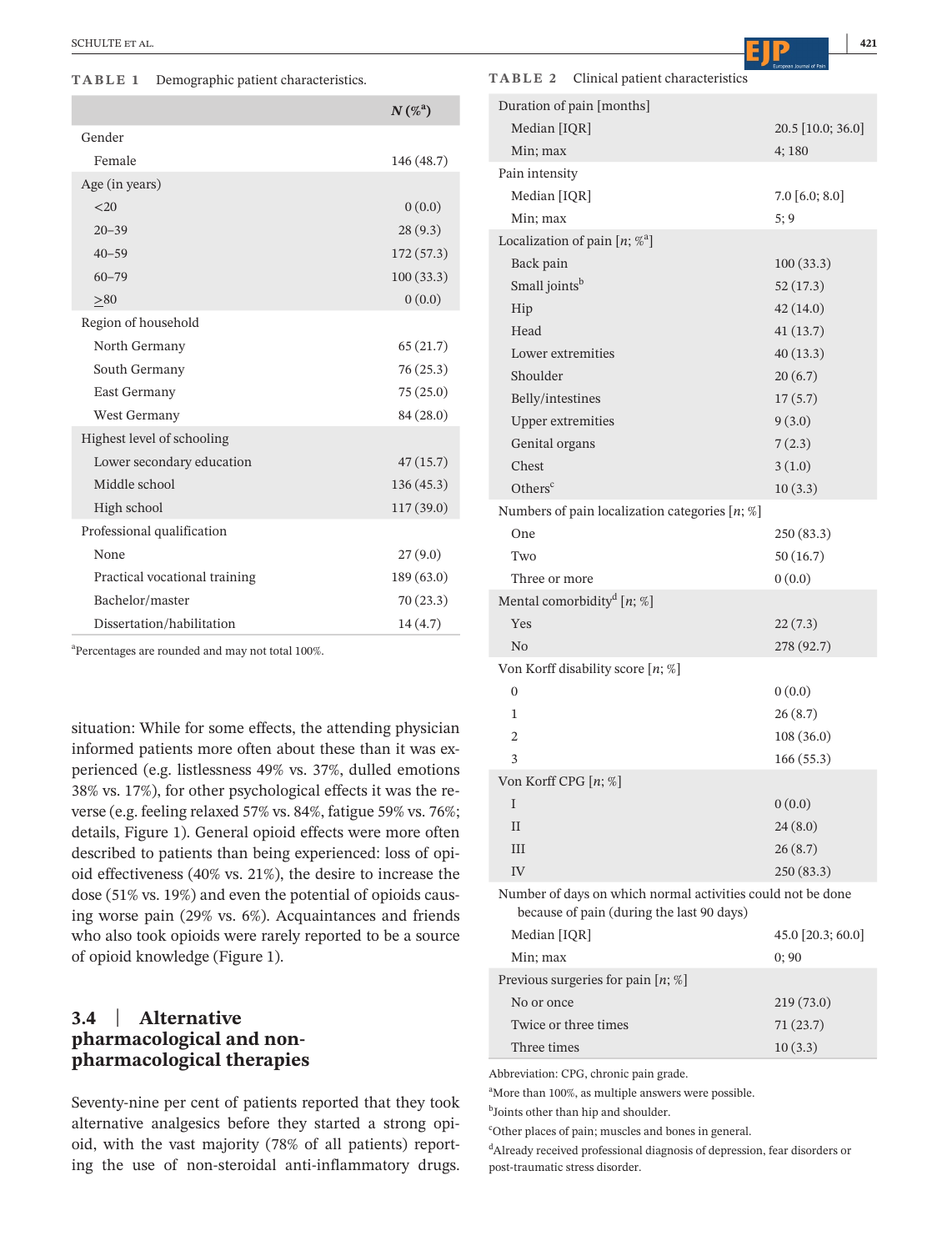

**Experienced by the patient heard from friends/acquaintances heard from my doctor/read in information material** 

**FIGURE 1** Overview of opioid (side) effects and differentiation according to source of knowledge

Weak opioids were only tried in 1 out of 4 patients (25%) before commencing a strong opioid. Co-analgesics were reported to be used as follows: muscle relaxants (15%), anti-depressants (3%) and anti-epileptic drugs (2%; Table 3). More than two thirds of the patients (69%) had tried or concurrently used non-drug based alternative approaches to relieve their pain. Half of them received or had received physical or/and manual therapy. Under a third of the patients (28%) reported practicing relaxation techniques or mindfulness. Only four patients (1.3%) received or had received psychotherapeutic treatment (Table 3).

# **3.5** | **General effects of the opioids**

Seventy-six per cent of patients reported opioid mediated pain relief. Patients with a mental comorbidity reported less pain reduction: 50% versus 78% without mental comorbidity ( $p < 0.005$ ). Patients who reported an ability to better cope with everyday life (85%) exceeded those reporting a reduction in pain (76%). An improvement in general well-being irrespective of pain relief was experienced by 40% of the patients with CNCP. Almost a third of patients (30%) said that they had started working again after taking the opioid (depending on the von Korff CPG:  $II = 79\%$ , III = 85%, IV = 24%;  $p < 0.005$ ). A decrease in opioid effectiveness was reported by 21% of the patients and 19% of patients wanted to increase the dose; this opioid outcome correlated significantly ( $r = 0.572$ ,  $p < 0.005$ ,  $n = 300$ ). An increase in pain while taking the opioid was reported by 6% of patients. The influence of demographics and clinical strata on this data is shown in Table S4.

# **3.6** | **Physical effects of opioids**

The most common physical side effect patients with CNCP experienced as a result of opioid use was dizziness (57%) and nausea/vomiting (57%) followed by constipation (53%). Other physical effects experienced included sweating (46%), reduced appetite (42%), reduced sexual drive (36%), increased risk of falls (30%), dysuria (27%) and pruritus (19%). The overall influence of demographic and clinical characteristics on the physical effects was limited and is shown in detail in Table S5. It is notable that dizziness did not necessarily increase with age (20–39 years: 54%, 40–59 years: 58%, 60–79 years: 57%;  $p > 0.05$ ) while the fear of falling did, although this was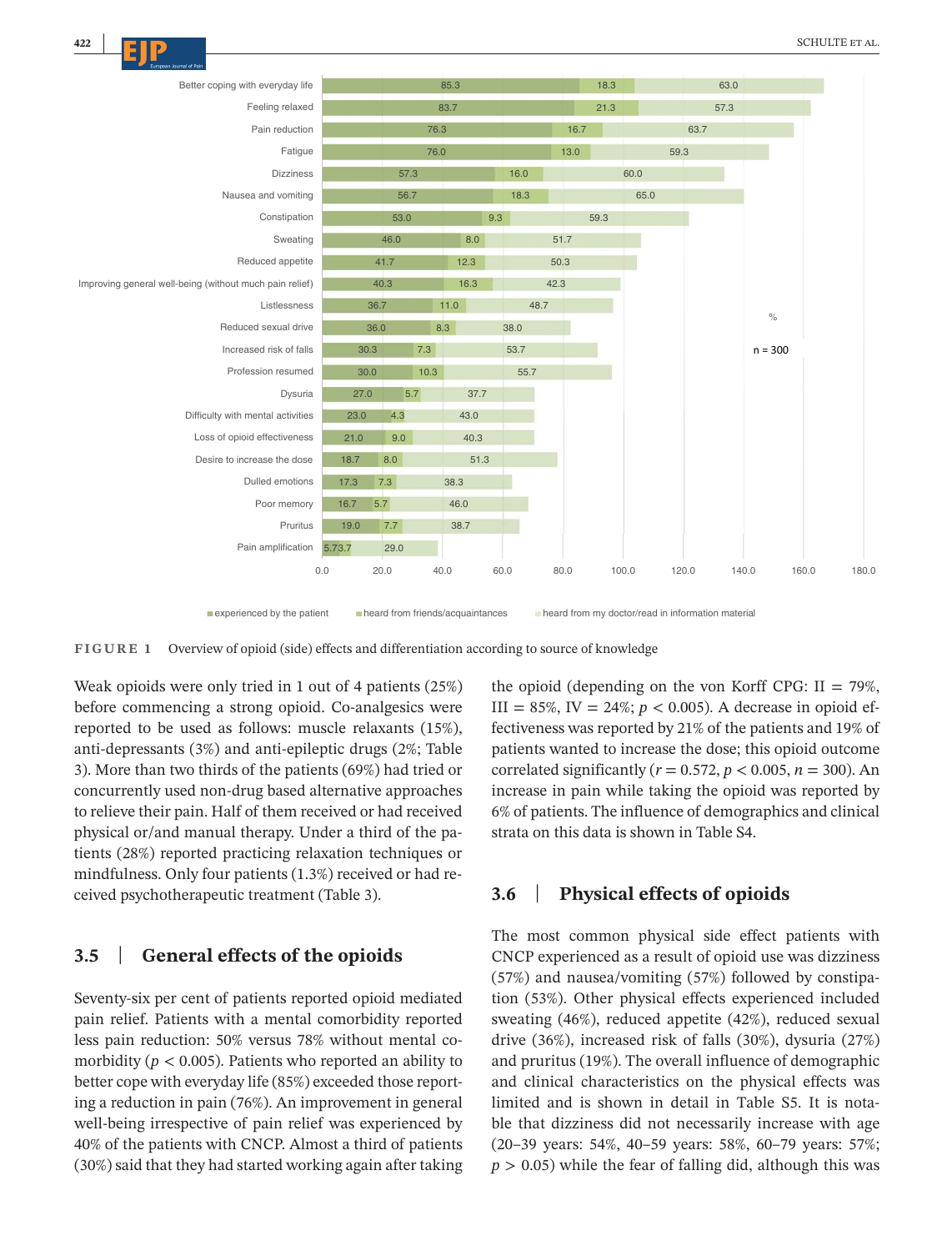**TABLE 3** Characteristics of opioid prescribing and additional therapies

| Prescriber of the strong opioid $[n; \mathcal{C}^a]$                      |            |  |
|---------------------------------------------------------------------------|------------|--|
| General practitioner                                                      | 119 (39.7) |  |
| Orthopaedist                                                              | 68 (22.7)  |  |
| General internist                                                         | 53(17.7)   |  |
| Pain specialist                                                           | 30(10.0)   |  |
| Rheumatologist                                                            | 27(9.0)    |  |
| Others                                                                    | 3(1.0)     |  |
| Education about opioids before prescribing $[n; \%]$                      |            |  |
| Yes                                                                       | 277 (92.3) |  |
| Discontinuation time of opioid defined prior to prescription<br>$[n; \%]$ |            |  |
| Yes                                                                       | 139 (46.3) |  |
| Other analgesic drug therapies before strong opioid $[n; \%]$             |            |  |
| Yes                                                                       | 236 (78.7) |  |
| Analgesic medication groups before strong opioid $[n; \%$                 |            |  |
| Non-opioids/NSAIDS                                                        | 234 (78.0) |  |
| WHO II opioids                                                            | 74 (24.7)  |  |
| Muscle relaxants                                                          | 44 (14.7)  |  |
| Anti-depressants                                                          | 10(3.3)    |  |
| Anti-epileptic drugs                                                      | 7(2.3)     |  |
| Others                                                                    | 1(0.3)     |  |
| Other analgesic non-drug therapies parallel to opioid therapy<br>$[n;\%]$ |            |  |
| Yes                                                                       | 208 (69.3) |  |
| Non-drug therapies parallel to opioid therapy $[n; \%$ <sup>b</sup> ]     |            |  |
| Physical therapy/manual therapy/occupational<br>therapy                   | 151(50.3)  |  |
| Massage/baths/cold/warm therapy                                           | 95 (31.7)  |  |
| Relaxation procedures <sup>c</sup>                                        | 84 (28.0)  |  |
| Injections with local anaesthetics                                        | 33(11.0)   |  |
| Acupuncture                                                               | 32(10.7)   |  |
| Mindfulness training                                                      | 12(4.0)    |  |
| Transcutaneous electrical nerve stimulation                               | 5(1.7)     |  |
| Psychotherapy                                                             | 4(1.3)     |  |
|                                                                           |            |  |

Abbreviation: NSAID, non-steroidal anti-inflammatory drug.

<sup>a</sup>Percentages are rounded and may not total 100%.

 $^{\rm b}$ More than 100%, as multiple answers were possible.

<sup>c</sup>For examplem Progressive Muscle Relaxation according to Jacobsen, autogenic training, yoga, hypnosis, biofeedback.

not statistically significant (20–39 years: 25%, 40–59 years: 27%, 60–79 years: 37%; *p* > 0.05). Increased disability was associated with a higher rate of the following effects: dizziness (von Korff disability score 1: 19%, 2: 45%, 3: 71%,  $p < 0.005$ ), nausea/vomiting (disability score 1: 42%, 2: 46%, 3: 66%,  $p < 0.005$ ) and constipation (disability score 1: 26%, 2: 45%, 3: 62%, *p* < 0.005).

# **3.7** | **Psychological effects of opioids**

Eighty-four per cent of patients reported feeling relaxed after taking the opioid. Fatigue was reported by 76%. Further psychological effects patients reported included the following: listlessness (37%), difficulty with mental activities (23%), dulled emotions (17%) and poor memory (17%). Demographic variables (e.g. age, gender, education) did not have any influence on the psychological effects reported (Table S6). The extent of psychological effects correlated with the duration of the pain and also on self-reported pain intensity and disability (Table S6). Patients with a higher pain intensity (>7 on the NRS scale) reported fatigue more often than those with lower pain intensity (86% vs. 71%;  $p < 0.005$ ). And the higher the disability grade, the more common were the following side effects: fatigue (disability score 1: 54%, 2: 67%, 3: 68%,  $p < 0.005$ ), difficulty with mental activities (disability score 1: 4%, 2: 17%, 3: 30%, *p* < 0.005), dulled emotions (disability score 1: 4%, 2: 9%, 3: 25%, *p* < 0.005) and poor memory (disability score 1: 8%, 2: 8%, 3: 24%, *p* < 0.005). Patients with and without mental comorbidity did not differ in their reported frequency of psychological effects.

The entire range of patient with CNCP self-reported general, physical and psychological opioid side effects is shown in Figure 1, which also indicates the patient source of information regarding that side effect, that is, personally experienced, heard from their physician/read in the doctors' patient information or heard from friends/ acquaintances.

## **3.8** | **Covariate analysis**

Logistic binary regression analysis showed that those patients with CNCP on strong opioids but presenting with no mental comorbidities had a fivefold higher probability of coping better with everyday life (OR: 5.1, 95%-CI 1.4– 18.5;  $p = 0.012$ ; Table S7). Gender, professional qualifications, duration of pain, pain intensity, psychotherapy or mindfulness training did not increase the probability of coping better with everyday life since taking the opioid (details are presented in Table S7).

# **4** | **DISCUSSION AND CONCLUSIONS**

In this study, we have surveyed patients with CNCP prescribed opioids for chronic pain participating in the ERONA study with a comprehensive register of opioid side effects reported here. Although randomized placebocontrolled studies are required to generate exact data on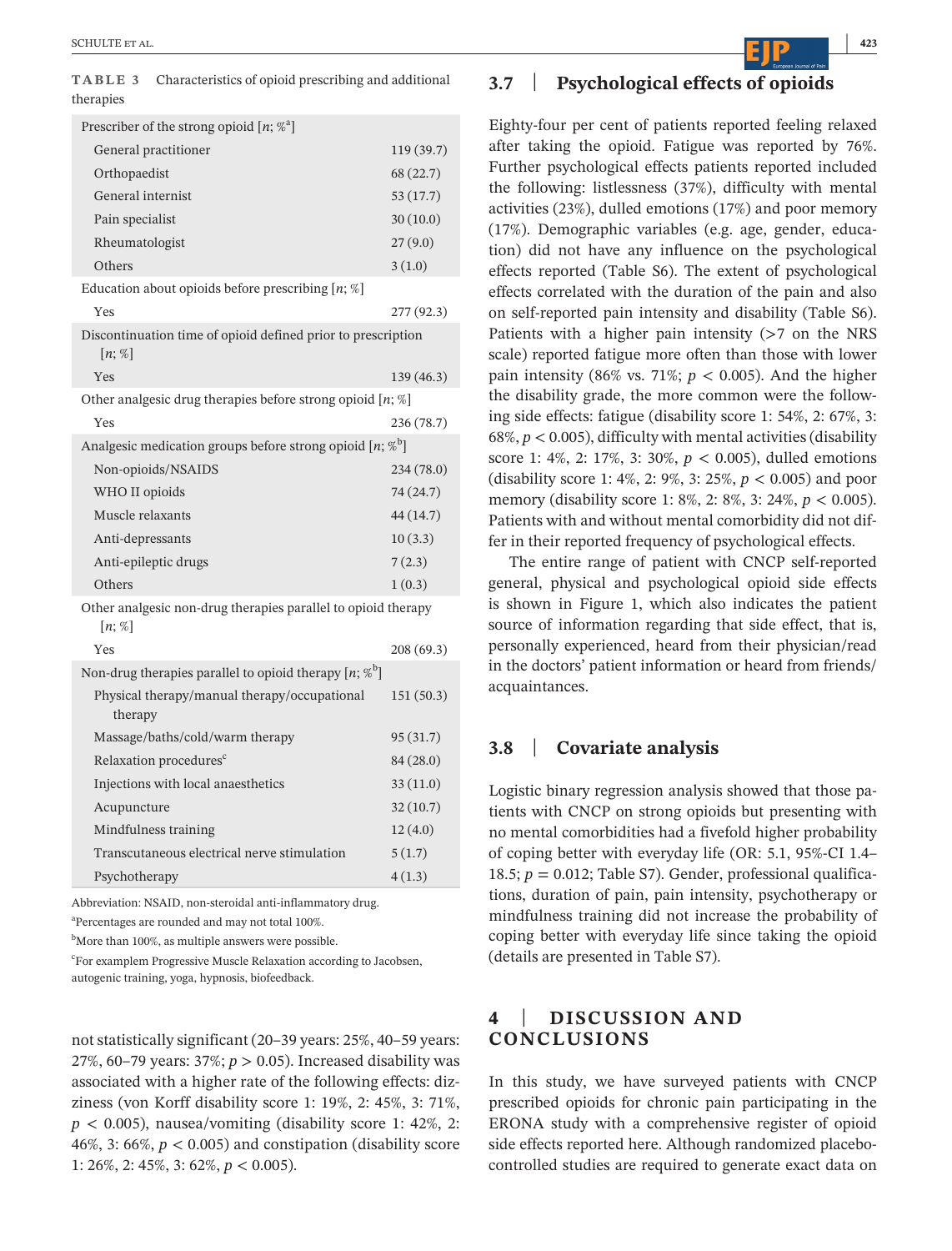the frequency of effects and side effects of opioid medicines, the data presented here do raise awareness of the fact that the opioid mode of action in CNCP is not based solely on pain relief as more patients indicate they cope better with everyday life (84%) than they experience pain relief (76%). Two fifths(40%) of the patients even state that their improvement in general well-being is not simply due to pain relief. Thus, psychological effects of opioids in CNCP also need to be carefully assessed. This topic has been approached cautiously in this study—the data on the psychological effects of opioids are more qualitative in nature, and, consequently generate more questions than answers.

We have tried to develop items that cover the effects of strong opioids on the human psyche (Table S6; Figure 1). In doing this, we accept at this early stage of investigating psychological side effects of opioids that the depiction of the same potential side effect may influence response rates, depending on positive or negative wording. If the sedating opioid effect is described positively as 'feeling relaxed' four of five patients (84%) agree, but if it is referred to more negatively as 'dulled emotions' only 17% of the patients select this description. This example illustrates how difficult it is to establish measures that reliably capture psychological effects in patients with CNCP. This raises also the question whether a psychological effect of opioids is indeed beneficial or harmful. For example, although a relaxing opioid effect is not negative per se, experiencing such a (desirable) effect may increase the urge to use the medication to regulate emotions and stress, thus amplifying the risk of misuse. Sometimes it will only be possible for a professional observer, for example, a psychological diagnostician, to distinguish between these. In the context of this study, it is not possible to differentiate whether negative emotional states are the result of the opioid therapy or are independent of it. But since, according to Ballantyne et al. (2019), a negative self-reinforcing cycle of negative emotional states and opioid reward can occur in this context, it is not necessarily expedient to differentiate between cause and effect in this instance; however, it is important for the practitioner to be attentive as this vicious circle may lead to opioid dependence or even opioid use disorder (Ballantyne et al., 2019).

A possible neuropsychological side effect of opioids is cognitive impairment. 'Difficulty with mental activities' and 'poor memory' are described by 23% and 17% of the patients of this survey, respectively. The correlation between chronic opioid use and cognition is still inconsistent in the literature despite a large body of research; whereas some reviewers describe minimal or no significant impairment in cognitive functioning (Akhurst et al., 2021; Ersek et al., 2004), others found reduced attention, vigilance, working memory and psychomotor speed (Allegri et al., 2019; Jamison & Edwards, 2013) depending on the characteristics

of the opioid (e.g. the chemical structure, formulation, dosing, treatment phase: beginning or steady state, comedication of anti-depressants/anti-epileptic drugs) or the patient (e.g. age, previous damage to the brain; Jamison & Edwards, 2013; Strassels, 2008). Regardless of the study situation, it is important to identify those patients who suffer some form of cognitive impairment associated with opioid use. Pask et al. suggest a brief screening tool to assess attention, language, orientation, psychomotor function, verbal working and delayed episodic memory—especially in older adults using opioids (Pask et al., 2020). Such neuropsychological monitoring could be an important future obligation in the long-term prescription of opioids for CNCP.

Considering physical effects, the frequencies reported here are higher than in the literature. 'Dizziness' was reported to be experienced in 57% of this patient cohort, whereas estimates emerging from meta-analyses and the scientific literature suggest a range of 8% to 33% (Furlan et al., 2006; Moore & McQuay, 2005; Nury et al., 2021). This pattern was also observed for 'nausea/vomiting' (57% vs. 15%–21%), 'pruritus' (19% vs. 4%–13%) 'constipation' (53% vs. 15%–27%; Furlan et al., 2006; Moore & McQuay, 2005; Nury et al., 2021). The main reason for the high physical side effect rates in this study could be our direct enquiry about these effects, whereas the side effect data from clinical studies often arise as spontaneous ad hoc reports (unless the primary study outcome parameter included the side effect). In addition, whereas RCTs take a snapshot during a certain observation period, this investigation asked whether the effect occurred over the entire span of taking the strong opioid. Thus, long-term side effect rates may be underestimated in RCTs. Open-label, follow-up phases of clinical studies or studies with EERW (enriched enrolment with randomized withdrawal) design may also lead to an underestimation of side effects because patients who have discontinued treatment due to physical effects are no longer included in the group of long-term users.

Promisingly, the percentage of patients indicating that they had received information about opioids and their effects from their prescribing physician in this study was very high and more than 90%. We did not find comparable data in the literature. However, it should be noted that we did not directly examine the nature and quality of the information provided by the doctor. Importantly, just under half of the physicians in this investigation discussed the duration of opioid therapy, which is key to a shared and informed decision process with patients. Here, too, we have not yet found any published comparative data. But, shared decision-making can be challenging in chronic pain patients, requiring high quality communication and longterm empowerment (Spies et al., 2006). To support this process, written patient information on opioids for CNCP is necessary, for example, in Germany provided by the German Medical Association (AWMF, 2021; Bundesärztekammer, 2021).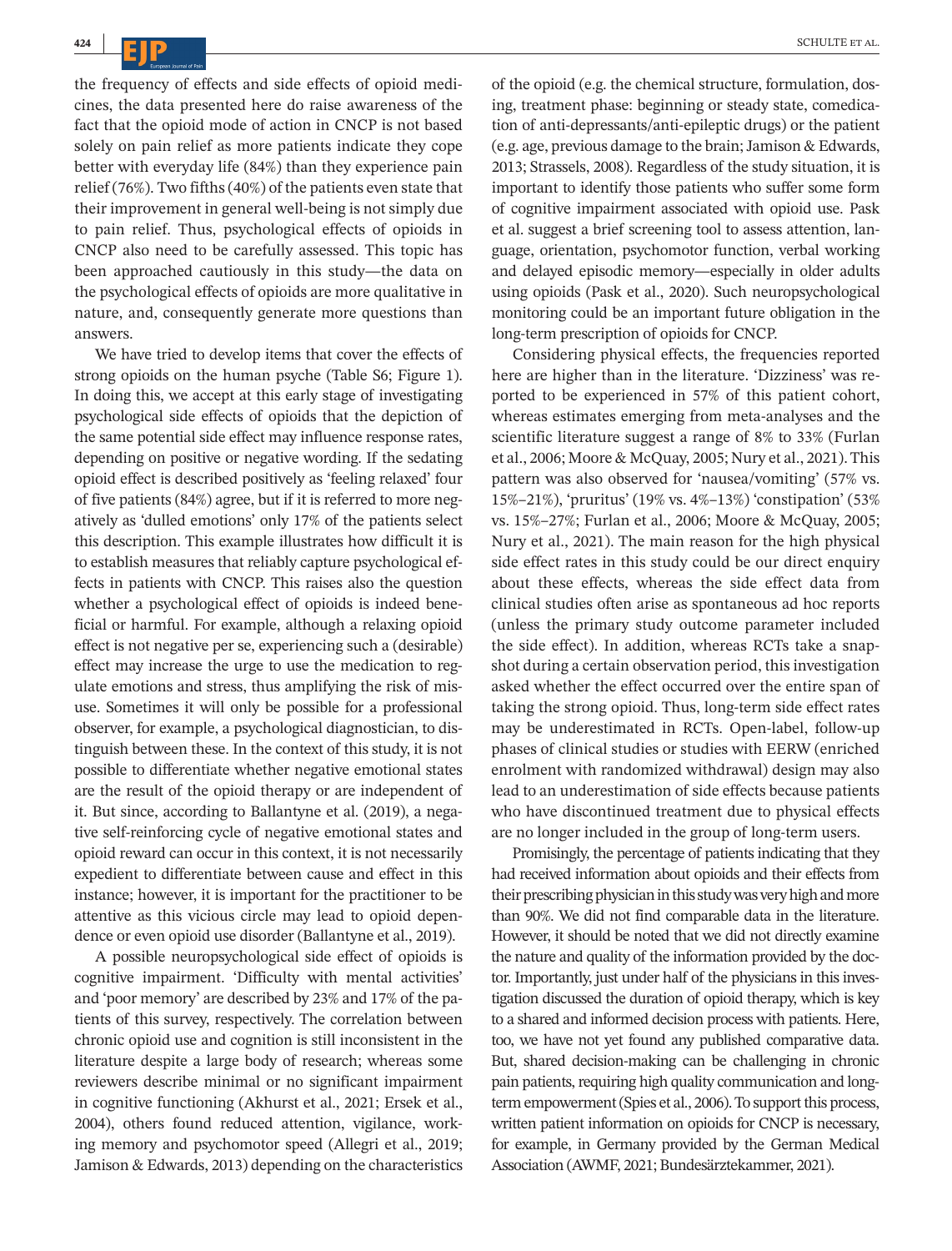The study presented here was performed as an online survey to a cohort of patients prescribed with opoids. This certainly limits the representativeness of the patient sample. As the patients were relatively young, no gender predominated, the pain scores were high and chronification parameters were rare, these factors may modulate the relative frequencies of the listed side effects, but not necessarily their qualitative presence, especially of the psychological side effects. But a psychometric validation of an opioid side effect questionnaire should certainly be carried out on a more representative collective.

The undefined period that opioids had actually been taken and the lack of differentiation between opioid preparations is a major shortcoming of this study. Especially if the patients are on low-dose opioids, well below nationally recommended maximum doses, or on high doses with a greater likelihood of unwanted side effects, this will probably also affect the occurrence of psychological side effects. Future studies should address how opioid doses contribute to the perception of psychological side effects: for example, if the opioid sedation ranges from 'feeling relaxed' at low doses to 'dulled emotions' at higher doses or if the psychological effects of opioids are perceived as more beneficial at higher doses to manage the negative emotional states and opioid dependence becomes more entrenched.

Another important shortcoming of the current study is that it lacks a control group not taking opioids. We tried to compensate for this by explicitly asking patients about the *effects of the opioid*. However, in this setting it is not possible to distinguish—especially with regard to the psychological side effects—whether the side effects described are also influenced by other parameters such as the chronic pain disorder itself or, if present, other centrally active drugs such as anti-depressants or antiepileptic drugs.

Another limitation is that it is not possible to distinguish whether the effects are related or unrelated. For example, pain relief may lead to relaxation, or relaxation may lead to a decrease in the level of pain or they may even be interdependent. A prospective and long-term study design would be necessary to shed light on these important potential interactions. To be informative, such future studies on psychological side effects of opioids in CNCP should compare information provided by prescribed specific opioid preparations and doses to ascertain any dependencies.

The low prevalence of psychiatric comorbidities is another aspect to be viewed critically. The way in which we enquired about this certainly leads to a high degree of diagnostic confidence in the patients with this diagnosis, but not necessarily in those patients not diagnosed with psychiatric comorbidities and thus there may be a significant underdiagnosis in this category of respondents.

In summary, we need a realistic and differentiated profile of positive and negative effects of long-term opioid use, to adequately educate patients about potential physical and psychological effects of treatment with strong opioids and to lay out the foundation for a shared decision-making process about the desired balance between the benefits and harms among patients with CNCP and their physicians in line with current guideline recommendations.

#### **CONFLICT OF INTEREST**

See ICMJE form for Conflicts of Interests declared by CS. All other authors declare no competing interests.

#### **AUTHOR CONTRIBUTIONS**

OW conceived the project and was involved in preparing the manuscript. ES and NDB were involved in planning the study. ES analysed the data and drafted this manuscript. OW, CSp, and JJM sourced the funding for the project. CSp, JJM and RH supervised the project. FP, CD, JJM, NDB, MS, CS and OW reviewed and edited the manuscript. CD sensitized ES to the psychological effects of opioids in daily clinical work with chronic pain patients. All authors read and approved the final version of the manuscript.

#### **ORCID**

*Erika Schulte* <https://orcid.org/0000-0002-9393-8537> *Claudia Spies* <https://orcid.org/0000-0002-1062-0495> *Claudia Denke* <https://orcid.org/0000-0001-8707-8799> *Norbert Donner-Banzhoff* **[https://orcid.](https://orcid.org/0000-0002-8688-1835)** [org/0000-0002-8688-1835](https://orcid.org/0000-0002-8688-1835) *Frank Petzke* <https://orcid.org/0000-0003-3265-8889> *Ralph Hertwig* **<https://orcid.org/0000-0002-9908-9556>** *Odette Wegwarth* **D** [https://orcid.](https://orcid.org/0000-0003-0885-2673)

[org/0000-0003-0885-2673](https://orcid.org/0000-0003-0885-2673)

#### **REFERENCES**

- Akhurst, J., Lovell, M., Peacock, A., & Bruno, R. (2021). A systematic review and meta-analysis of cognitive performance among people with chronic use of opioids for chronic non-cancer pain. *Pain Medicine*, *22*(4), 979–993. [https://doi.org/10.1093/pm/](https://doi.org/10.1093/pm/pnab005) [pnab005](https://doi.org/10.1093/pm/pnab005)
- Allegri, N., Mennuni, S., Rulli, E., Vanacore, N., Corli, O., Floriani, I., De Simone, I., Allegri, M., Govoni, S., Vecchi, T., Sandrini, G., Liccione, D., & Biagioli, E. (2018). Systematic review and meta-analysis on neuropsychological effects of long-term use of opioids in patients with chronic noncancer pain. *Pain Practice*, *19*(3), 328–343. [https://doi.org/10.1111/](https://doi.org/10.1111/papr.12741) [papr.12741](https://doi.org/10.1111/papr.12741)
- AWMF. (2021). *AWMF-Register Nr. 145/003. Patientenversion der wissenschaftlichen Leitlinie "LONTS" Langzeitanwendung von Opioiden bei chronischen Nicht Tumor-bedingten Schmerzen (Patient version of the scientific guideline "LONTS" Long-term use of opioids in chronic non-cancer pain)*. Retrieved May 3,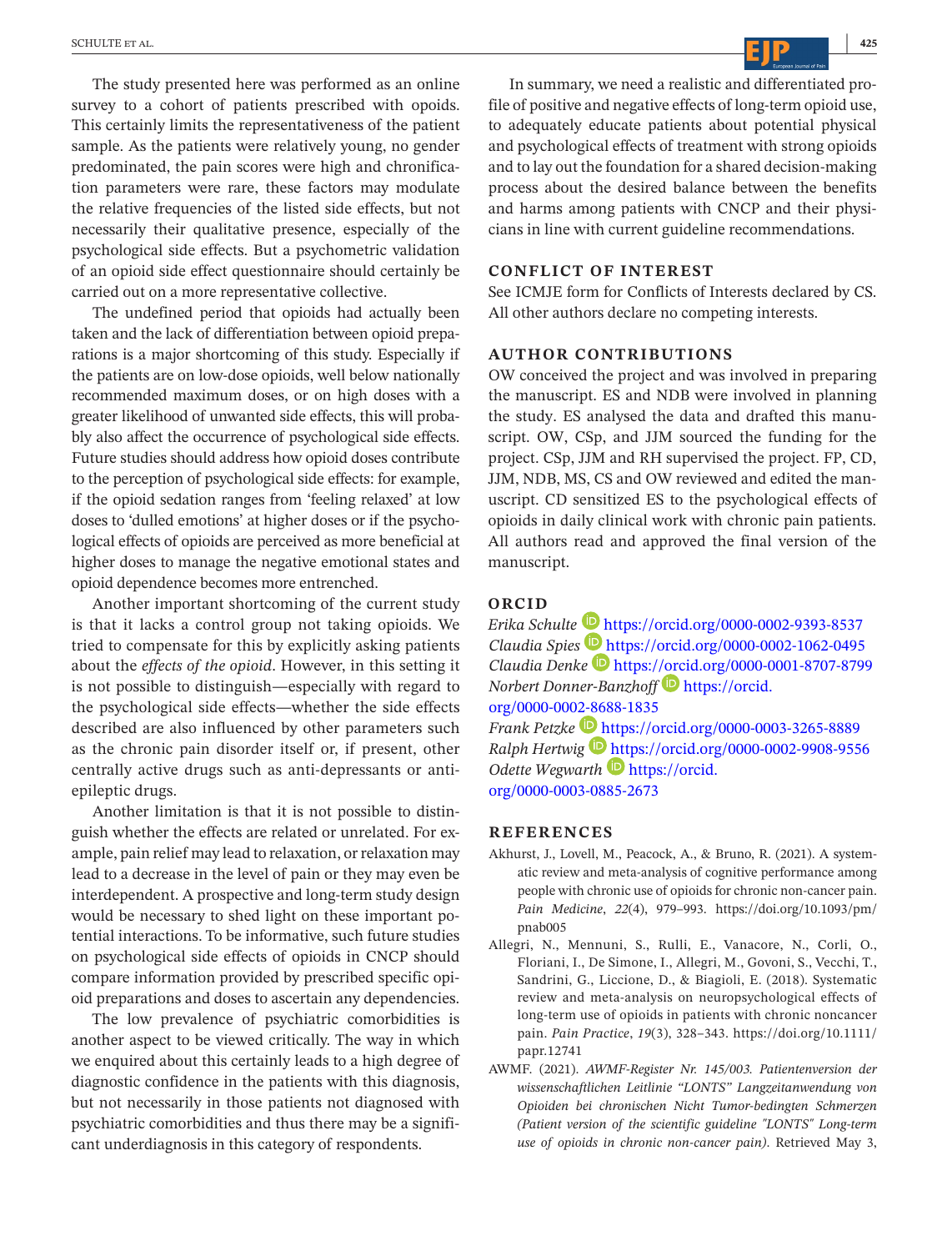2021, from [https://www.awmf.org/uploads/tx\\_szleitlinien/145-](https://www.awmf.org/uploads/tx_szleitlinien/145-003p1_S3_LONTS_2020-10.pdf) [003p1\\_S3\\_LONTS\\_2020-10.pdf](https://www.awmf.org/uploads/tx_szleitlinien/145-003p1_S3_LONTS_2020-10.pdf)

- Ballantyne, J. C., Sullivan, M. D., & Koob, G. F. (2019). Refractory dependence on opioid analgesics. *Pain*, *160*, 2655–2660. [https://](https://doi.org/10.1097/j.pain.0000000000001680) [doi.org/10.1097/j.pain.0000000000001680](https://doi.org/10.1097/j.pain.0000000000001680)
- Bialas, P., Maier, C., Klose, P., & Häuser, W. (2020). Efficacy and harms of long-term opioid therapy in chronic non-cancer pain: Systematic review and metaanalysis of open-label extensions trials with a study duration ≥26 weeks. *European Journal of Pain*, *24*, 265–278. <https://doi.org/10.1002/ejp.1496>
- Bilal, M., Chatila, A., Siddiqui, M. T., Al-Hanayneh, M., Shah, A. R., Desai, M., Wadhwa, V., Parupudi, S., Casey, B. W., Krishnan, K., & Hernandez-Barco, Y. G. (2019). Rising prevalence of opioid use disorder and predictors for opioid use disorder among hospitalized patients with chronic pancreatitis. *Pancreas*, *48*(10), 1386–1392. <https://doi.org/10.1097/MPA.0000000000001430>
- Bundesärztekammer (BÄK). (2021). *Patienteninformation: Opioide bei chronischen Schmerzen (Patient information: Opioids for chronic pain)*. Retrieved May 3, 2021, from [https://www.](https://www.bundesaerztekammer.de/fileadmin/user_upload/downloads/pdf-Ordner/Patienteninformationen/opiode-bei-chronischen-Schmerzen.pdf) [bundesaerztekammer.de/fileadmin/user\\_upload/downloads/](https://www.bundesaerztekammer.de/fileadmin/user_upload/downloads/pdf-Ordner/Patienteninformationen/opiode-bei-chronischen-Schmerzen.pdf) [pdf-Ordner/Patienteninformationen/opiode-bei-chronischen-](https://www.bundesaerztekammer.de/fileadmin/user_upload/downloads/pdf-Ordner/Patienteninformationen/opiode-bei-chronischen-Schmerzen.pdf)[Schmerzen.pdf](https://www.bundesaerztekammer.de/fileadmin/user_upload/downloads/pdf-Ordner/Patienteninformationen/opiode-bei-chronischen-Schmerzen.pdf)
- Bundeszentrale für Politische Bildung (BPB). (2020). *Bildungsstand der Bevölkerung (Educational level of the population in Germany)*. Retrieved October 20, 2020, from [https://www.](https://www.bpb.de/nachschlagen/zahlen-und-fakten/soziale-situation-in-deutschland/61656/bildungsstand) [bpb.de/nachschlagen/zahlen-und-fakten/soziale-situation-in](https://www.bpb.de/nachschlagen/zahlen-und-fakten/soziale-situation-in-deutschland/61656/bildungsstand)[deutschland/61656/bildungsstand](https://www.bpb.de/nachschlagen/zahlen-und-fakten/soziale-situation-in-deutschland/61656/bildungsstand)
- Els, C., Jackson, T. D., Kunyk, D., Lappi, V. G., Sonnenberg, B., Hagtvedt, R., Sharma, S., Kolahdooz, F., & Straube, S. (2017). Adverse events associated with medium- and long-term use of opioids for chronic non-cancer pain: An overview of Cochrane Reviews. *Cochrane Database of Systematic Reviews*, *10*(10), CD012509. <https://doi.org/10.1002/14651858.CD012509.pub2>
- Ersek, M., Cherrier, M. M., Overman, S. S., & Irving, G. A. (2004). The cognitive effects of opioids. *Pain Management Nursing*, *5*(2), 75–93. <https://doi.org/10.1016/j.pmn.2003.11.002>
- Furlan, A., Chaparro, L. E., Irvin, E., & Mailis-Gagnon, A. (2011). A comparison between enriched and nonenriched enrollment randomized withdrawal trials of opioids for chronic noncancer pain. *Pain Research and Management*, *16*(5), 337–351. [https://](https://doi.org/10.1155/2011/465281) [doi.org/10.1155/2011/465281](https://doi.org/10.1155/2011/465281)
- Furlan, A. D., Sandoval, J. A., Mailis-Gagnon, A., & Tunks, E. (2006). Opioids for chronic noncancer pain: A meta-analysis of effectiveness and side effects. *Canadian Medical Association Journal*, *174*(11), 1589–1594. <https://doi.org/10.1503/cmaj.051528>
- Garland, E. L., Hanley, A. W., Thomas, E. A., Knoll, P., & Ferraro, J. (2015). Low dispositional mindfulness predicts self-medication of negative emotion with prescription opioids. *Journal of Addiction Medicine*, *9*(1), 61–67. [https://doi.org/10.1097/](https://doi.org/10.1097/ADM.0000000000000090) [ADM.0000000000000090](https://doi.org/10.1097/ADM.0000000000000090)
- Gatchel, R. J. (2004). Comorbidity of chronic pain and mental health disorders: The biopsychosocial perspective. *American Psychologist*, *59*(8), 795–805. [https://doi.](https://doi.org/10.1037/0003-066X.59.8.795) [org/10.1037/0003-066X.59.8.795](https://doi.org/10.1037/0003-066X.59.8.795)
- Häuser, W., Bock, F., Hüppe, M., Nothacker, M., Norda, H., Radbruch, L., Schiltenwolf, M., Schuler, M., Tölle, T.,Viniol, A., & Petzke, F. (2020).KoautorenfürdieKonsensusgruppeder2.Aktualisierung der S3-Leitlinie LONTS. Empfehlungen der zweiten Aktualisierung der Leitlinie LONTS. Langzeit-anwendung von Opioiden bei chronischen nicht-tumorbedingten Schmerzen.

*Der Schmerz*, *34*(8), 204–244. [https://doi.org/10.1007/s00482-](https://doi.org/10.1007/s00482-020-00472-y) [020-00472-y](https://doi.org/10.1007/s00482-020-00472-y)

- Jamison, R. N., & Edwards, R. R. (2013). Risk factor assessment for problematic use of opioids for chronic pain. *Clin Neuropsychol*, *27*(1), 60–80. <https://doi.org/10.1080/13854046.2012.715204>.
- Moore, R. A., & McQuay, H. J. (2005). Prevalence of opioid adverse events in chronic non-malignant pain: Systematic review of randomised trials of oral opioids. *Arthritis Research & Therapy*, *7*, R1046–R1051. <https://doi.org/10.1186/ar1782>
- Nury, E., Schmucker, C., Nagavci, B. L., Motschall, E., Nitschke, K., Schulte, E., Wegwarth, O., & Meerpohl, J. J. (2021). Efficacy and safety of strong opioids for chronic non-cancer pain and chronic low back pain: a systematic review and meta-analyses. *Pain*. Epub ahead of print. [https://doi.org/10.1097/j.pain.00000](https://doi.org/10.1097/j.pain.0000000000002423) [00000002423](https://doi.org/10.1097/j.pain.0000000000002423)
- Pask, S., Dell'Olio, M., Murtagh, F. E. M., & Boland, J. W. (2020). The effects of opioids on cognition in older adults with cancer and chronic noncancer pain: A systematic review. *Journal of Pain and Symptom Management*, *59*(4), 871–893.e1. [https://doi.](https://doi.org/10.1016/j.jpainsymman.2019.10.022) [org/10.1016/j.jpainsymman.2019.10.022](https://doi.org/10.1016/j.jpainsymman.2019.10.022)
- Petzke, F., Welsch, P., Klose, P., Sommer, C., & Häuser, W. (2020). Opioids for chronic low back pain. An updated systematic review and meta-analysis of efficacy, tolerability and safety in randomized placebo-controlled studies of at least four weeks double-blind duration. *European Journal of Pain*, *24*(3), 497– 517. <https://doi.org/10.1002/ejp.1519>
- Portenoy, R. K., & Foley, K. M. (1986). Chronic use of opioid analgesics in non-malignant pain: Report of 38 cases. *Pain*, *25*(2), 171–186. [https://doi.org/10.1016/0304-3959\(86\)90091-6](https://doi.org/10.1016/0304-3959(86)90091-6)
- Sommer, C., Klose, P., Welsch, P., Petzke, F., & Häuser, W. (2020). Opioids for chronic non-cancer neuropathic pain. An updated systematic review and metaanalysis of efficacy, tolerability and safety in randomized placebo-controlled studies of at least four weeks duration. *European Journal of Pain*, *24*(1), 3–18. [https://](https://doi.org/10.1002/ejp.1494) [doi.org/10.1002/ejp.1494](https://doi.org/10.1002/ejp.1494)
- Spies, C. D., Schulz, C. M., Weiss-Gerlach, E., Neuner, B., Neumann, T., von Dossow, V., Schenk, M., Wernecke, K. D., & Elwyn, G. (2006). Preferences for shared decision making in chronic pain patients compared with patients during a premedication visit. *Acta Anaesthesiologica Scandinavica*, *50*(8), 1019-1026. [https://](https://doi.org/10.1111/j.1399-6576.2006.01097) [doi.org/10.1111/j.1399-6576.2006.01097](https://doi.org/10.1111/j.1399-6576.2006.01097)
- Strassels, S. A. Cognitive effects of opioids. *Current Pain and Headache Reports*, *12*(1), 32–36. [https://doi.org/10.1007/s1191](https://doi.org/10.1007/s11916-008-0007-4) [6-008-0007-4](https://doi.org/10.1007/s11916-008-0007-4)
- von Korff, M., Ormel, J., Keefe, F. J., & Dworkin, S. F. (1992). Grading the severity of chronic pain. *Pain*, *50*(2), 133–149. [https://doi.](https://doi.org/10.1016/0304-3959(92)90154-4) [org/10.1016/0304-3959\(92\)90154-4](https://doi.org/10.1016/0304-3959(92)90154-4)
- Vowles, K. E., McEntee, M. L.,Julnes, P. S., Frohe, T., Ney,J. P., & van der Goes, D. N. (2015). Rates of opioid misuse, abuse, and addiction in chronic pain: A systematic review and data synthesis. *Pain*, *156*(4), 569–576. [https://doi.org/10.1097/01.j.pain.00004](https://doi.org/10.1097/01.j.pain.0000460357.01998.f1) [60357.01998.f1](https://doi.org/10.1097/01.j.pain.0000460357.01998.f1)
- Wegwarth, O., Spies, C., Schulte, E., Meerpohl, J. J., Schmucker, C., Nury, E., Brockmann, D., Donner-Banzhoff, N., Wind, S., Goebel, E., Ludwig, W. D., & Hertwig, R. (2020). Experiencing the risk of overutilising opioids among patients with chronic non-cancer pain in ambulatory care (ERONA): The protocol of an exploratory, randomised controlled trial. *British Medical Journal Open*, *10*(9), e037642. [https://doi.org/10.1136/bmjop](https://doi.org/10.1136/bmjopen-2020-037642) [en-2020-037642](https://doi.org/10.1136/bmjopen-2020-037642)